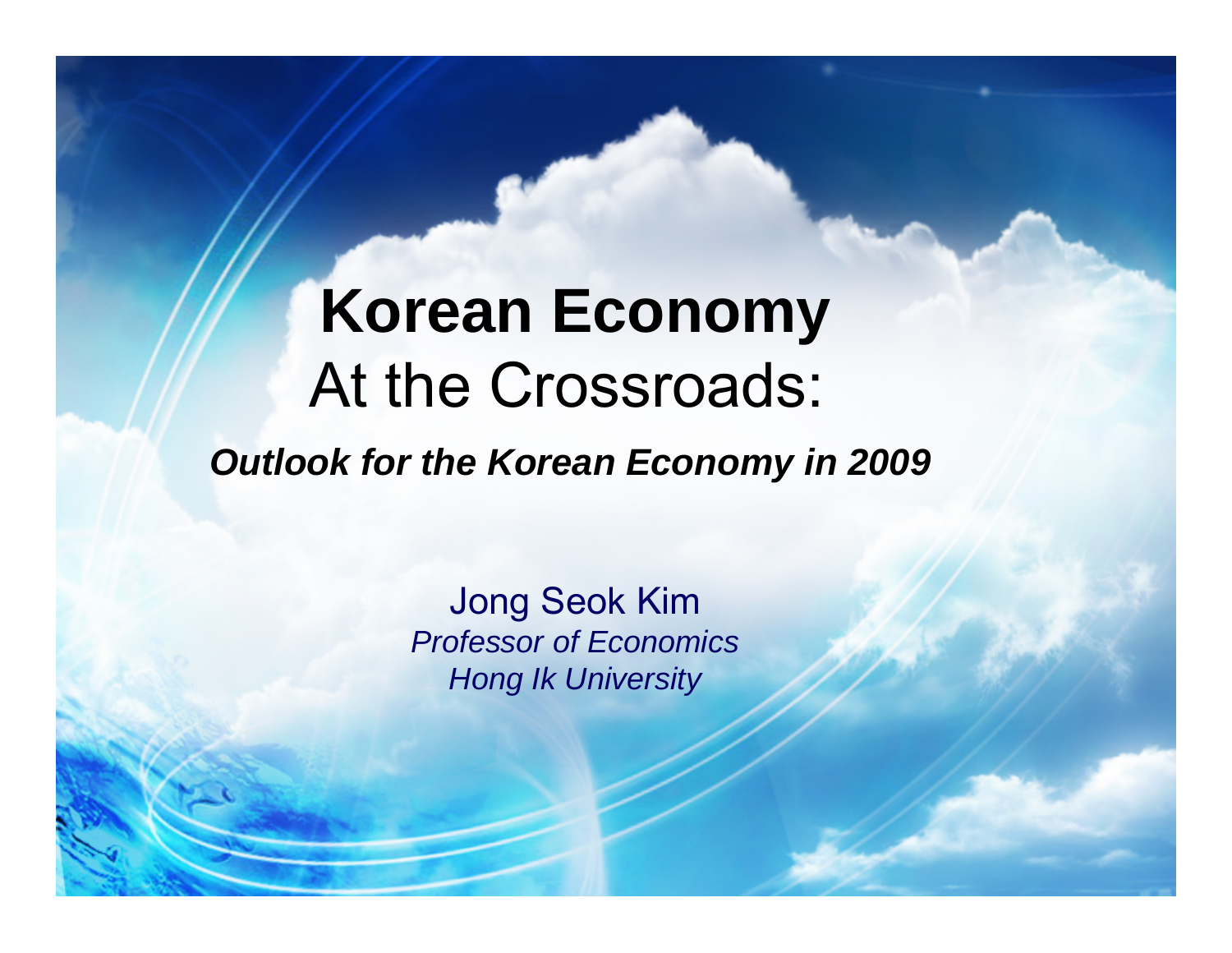# **The Effect of the Global Financial Crisis on the Korean Economy**

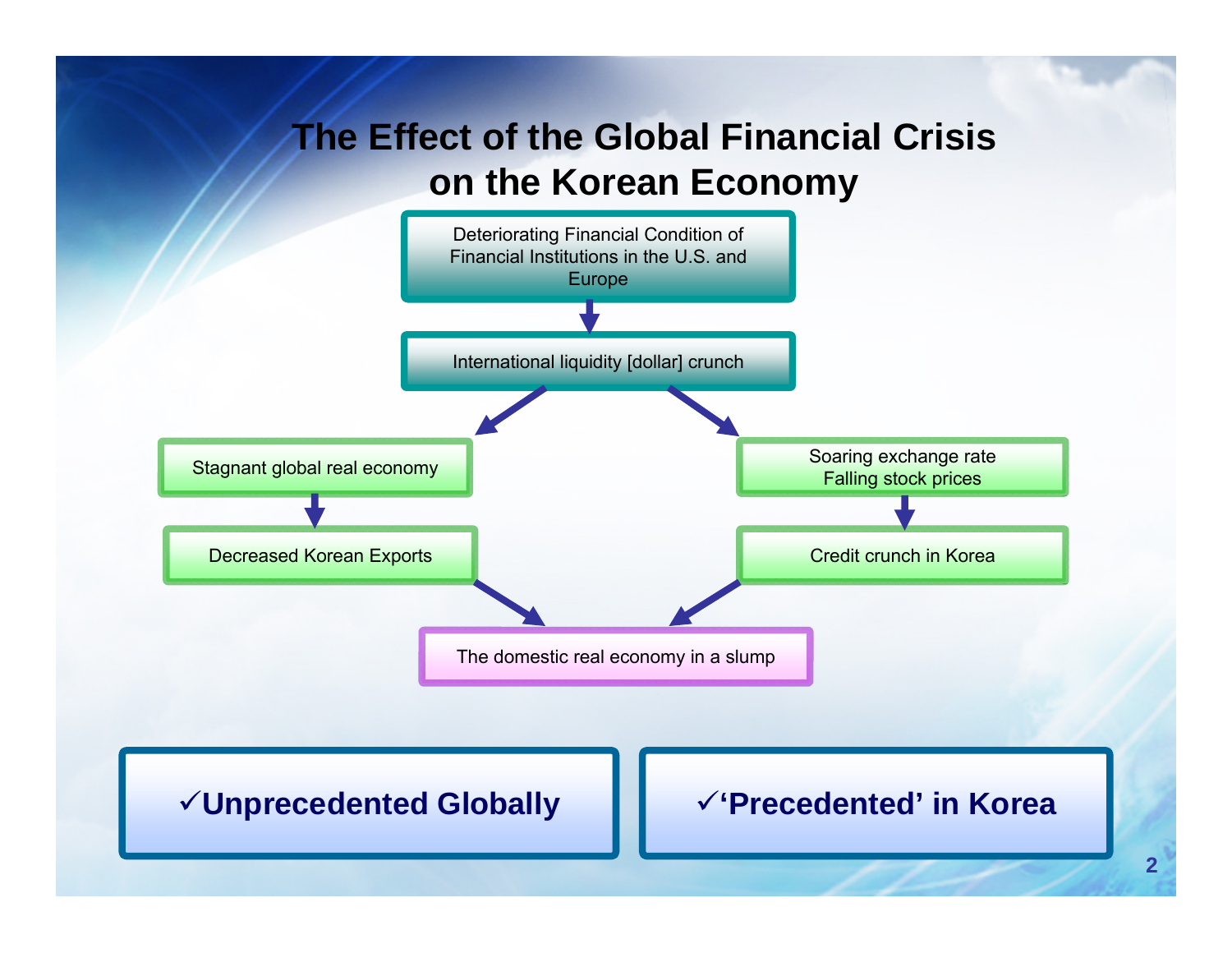# **Recent Developments**

### **Sharpest growth decline since the Foreign Exchange Crisis**

Real GDP (y\_o\_y,%) : -3.4%( 4Q '08) → -4.3%( 1Q '09)

**GDP Growth**

- Manufacturing output(y\_o\_y,%) : -12.1%( 4Q '08) → -18.8%( Jan.~Feb. '09)
- Service output (y\_o\_y,%) : -0.4%( 4Q '08) → -0.5%( Jan.~Feb. '09)



**Industrial Production**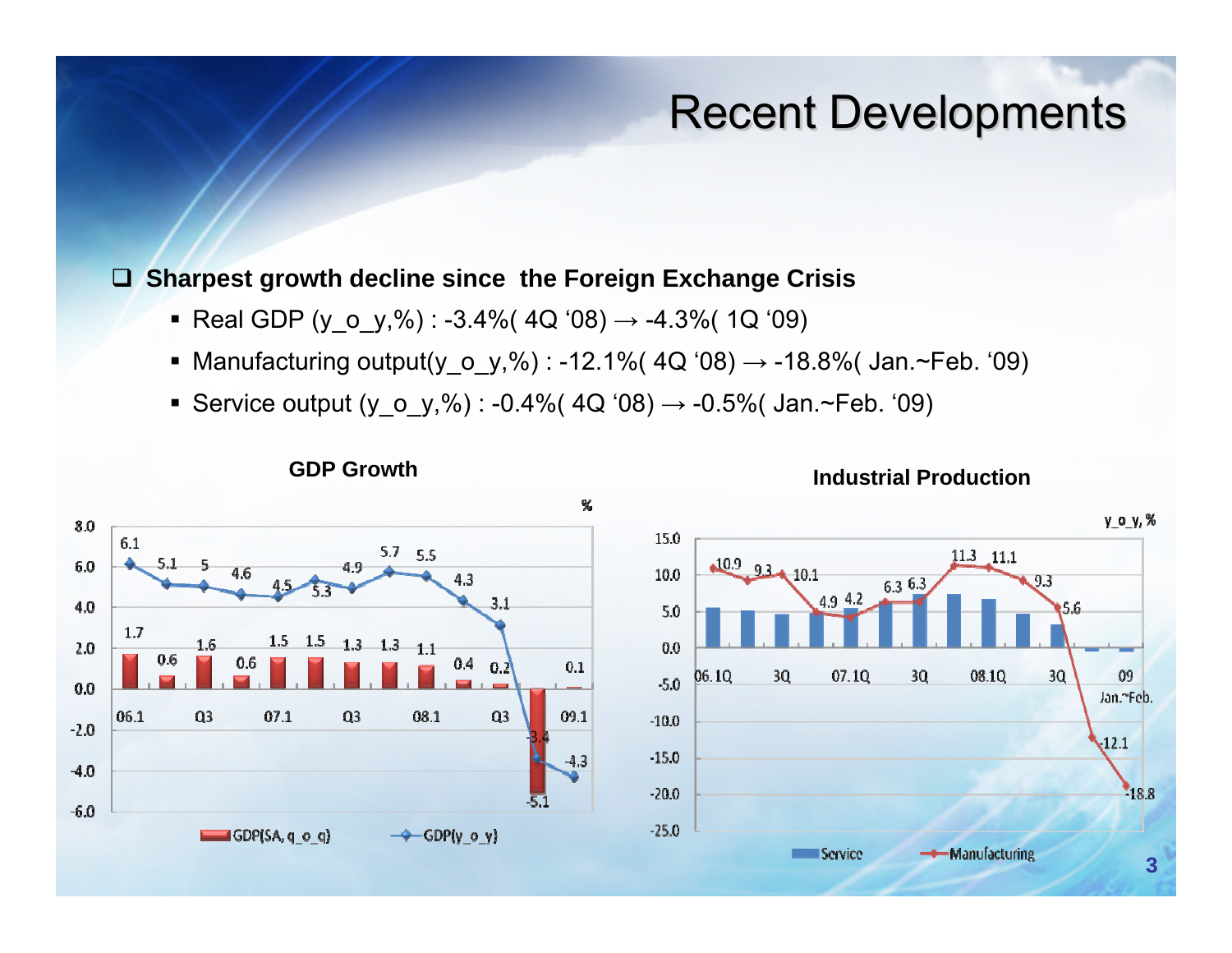### **Serious slowdown in consumption and Facility investment**

- Consumer goods sales (y\_o\_y,%) : -4.2%( 4Q '08) → -4.7%(Jan.~Feb. '09)
- Facility Investment (y\_o\_y,%) : -16.2%( 4Q '08) → -23.5%( 1Q '09)

 $\Box$  **Increase in Construction investment due to SOC investment and early implementation of budget** 

■ Construction completed(y\_o\_y,%) : -2.2%( 4Q '08)  $\rightarrow$  5.9%( Jan.∼Feb. '09)



#### **Consumption and Investment**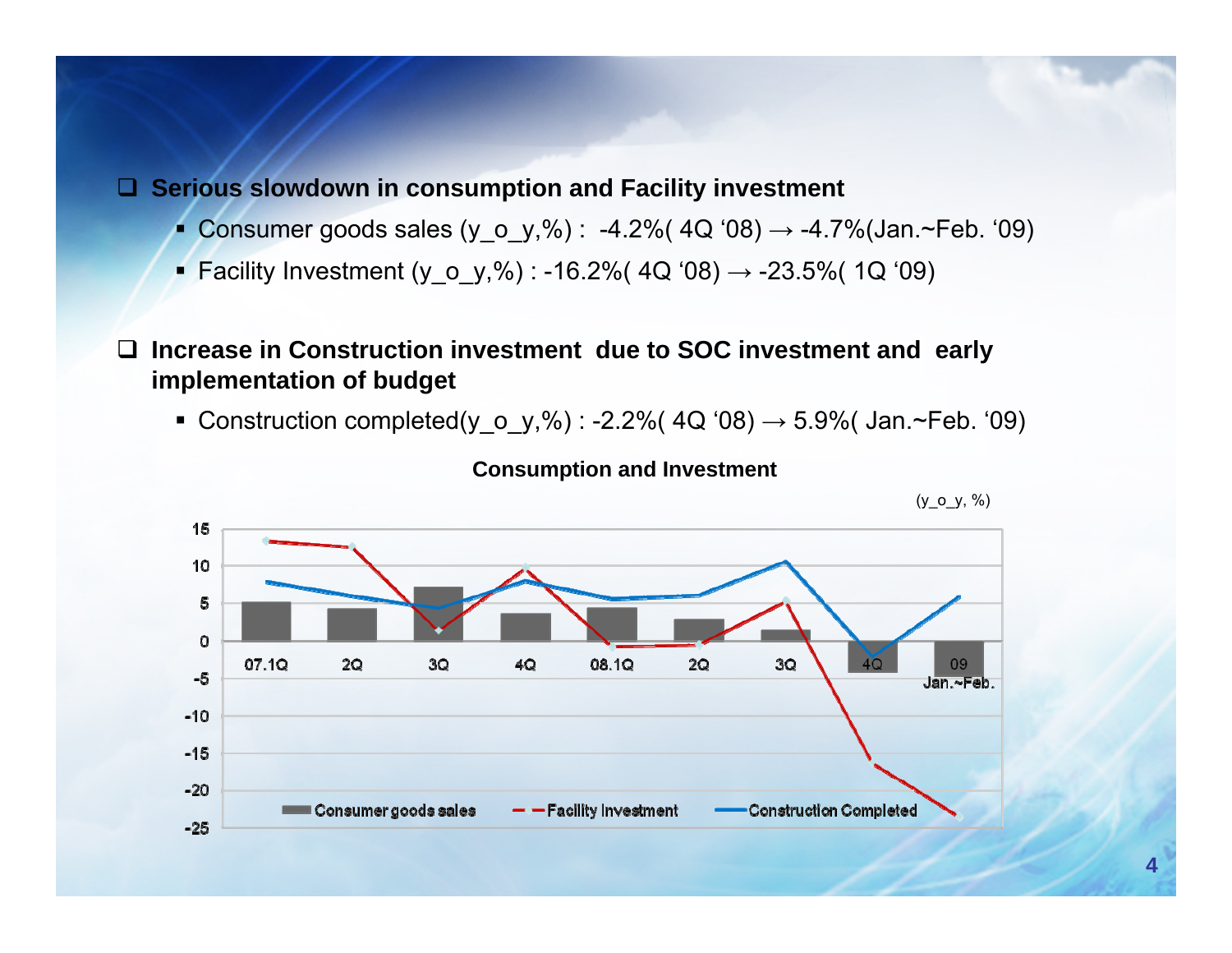#### **Export shows severe contractions**

- п Export s(y-o-y,%): -9.9%(4Q '08)  $\rightarrow$  -24.5%(1Q '09)
- Average Daily Export Amount: \$13.2bil.  $(4Q'08) \rightarrow $11.1$ bil.  $(1Q'09)$
- By regional category, exports to most destinations fell between Jan. 1 and Mar. 20.

**Exports Exports by Region**

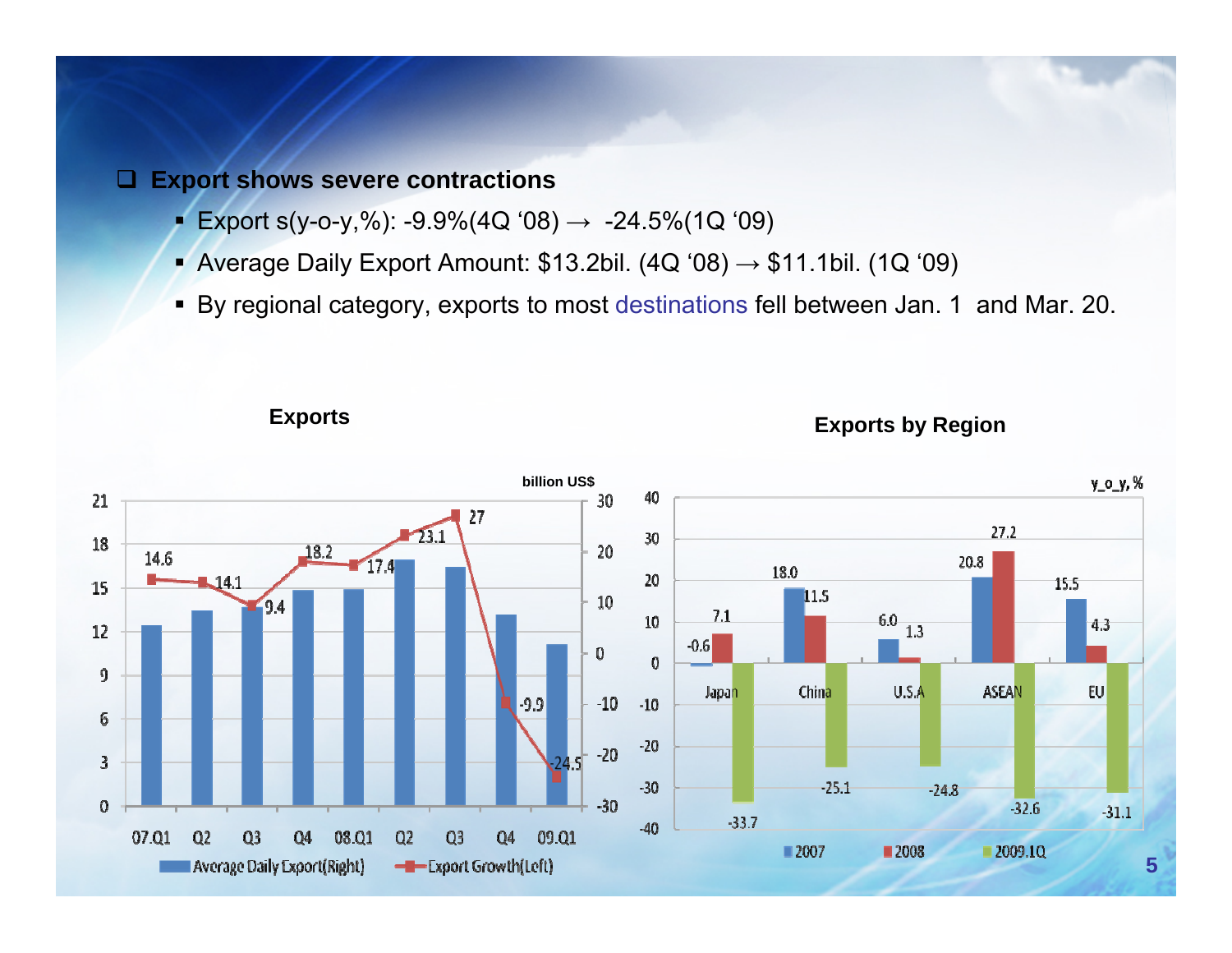#### **Inflation continues to decline**

- CPI (y\_o\_y,%): 4.6%( 4Q '08) <sup>→</sup> 3.3%( 1Q '09)
- Due to economic stagnation and stabilization of international oil prices



#### **Prices**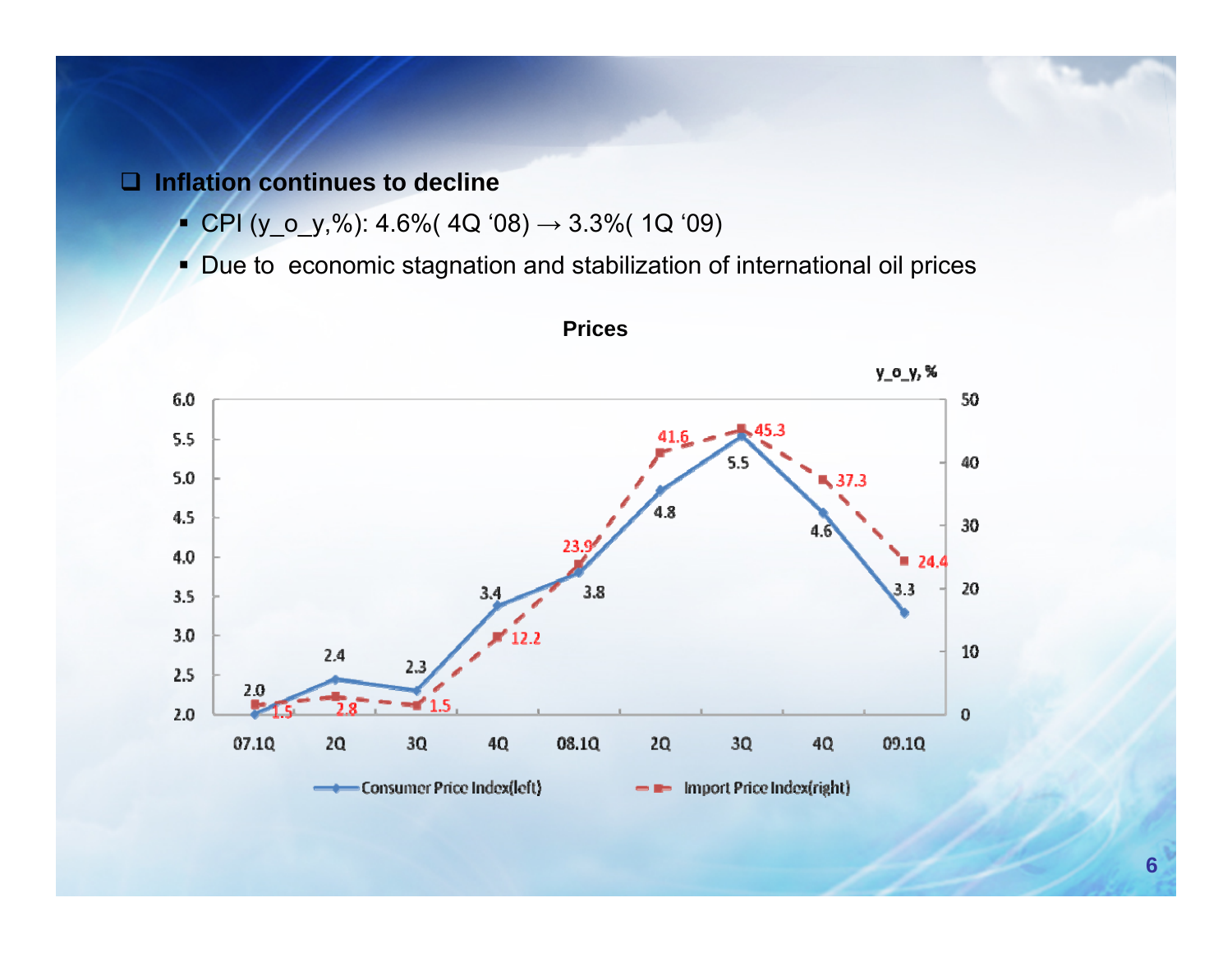### **Won/Dollar Exchange rate has settled in the mid- 1,300 since early March**

- Won/Dollar Ex rate: 1,573.6( Mar. 3 '09) → 1,340.4( Apr. 28 '09)
- Thanks to global stock market recovery, a current account surplus and foreign investors' shift to net-buyer of Korean shares



#### **Exchange Rates**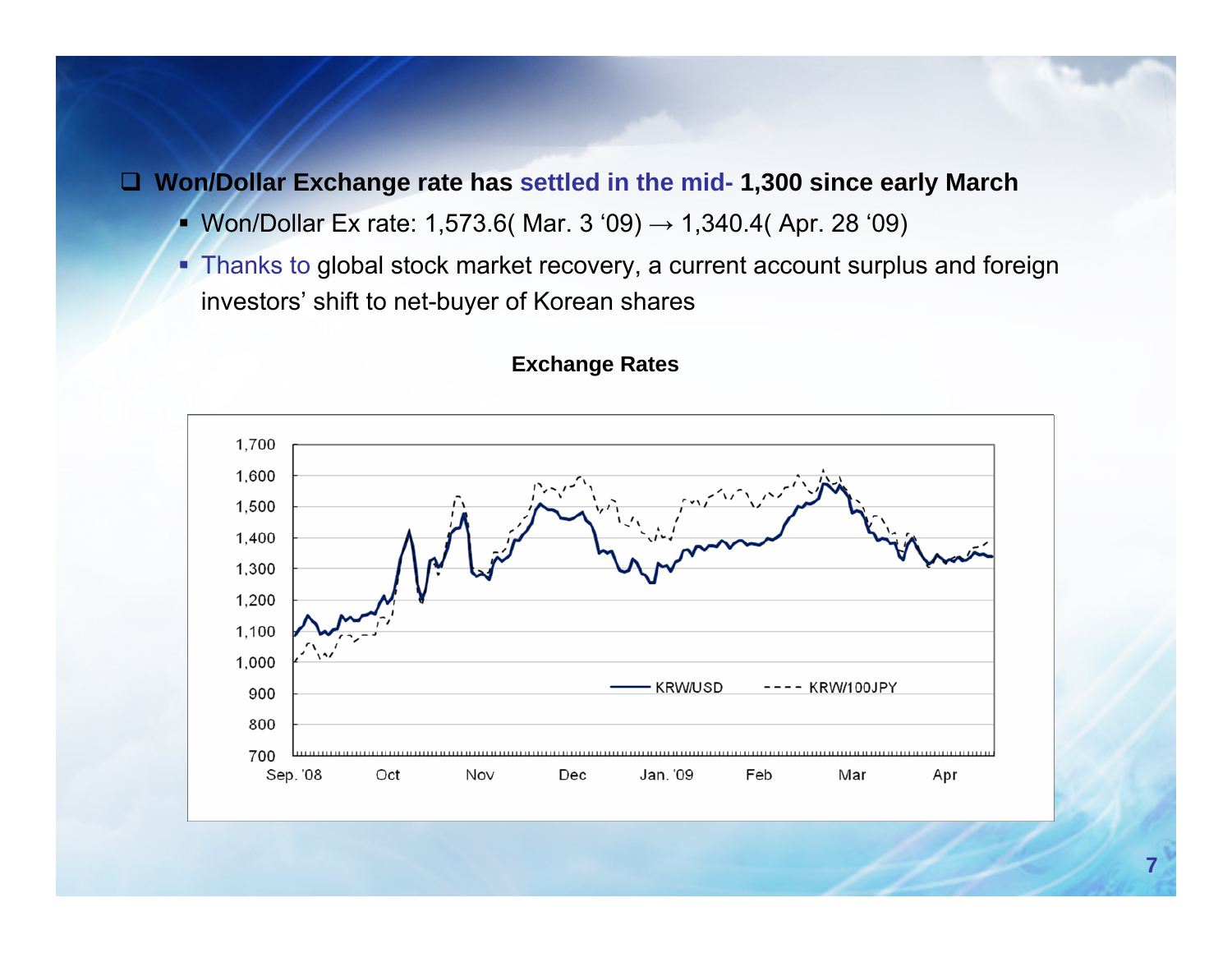Outlook for the Korean Economy in 2009 (KERI)

Negative growth for the year

▣ **Average annual growth projection for 2009 : -3.7%**

- **first half -5.3%; second half -2.1%**
- ▣ **'U'shaped recovery, rather than 'V'shaped one**
	- **signs of recovery in 2010 expected**

▣ **Stability in the global financial market and the pace of the global economic recovery are crucial.** 

**Inflation Inflation**

▣ **4.7% in 2008** ⇒ **2.4% in 2009**

▣ **The global economic downturn likely to stabilize prices of crude oil and raw materials**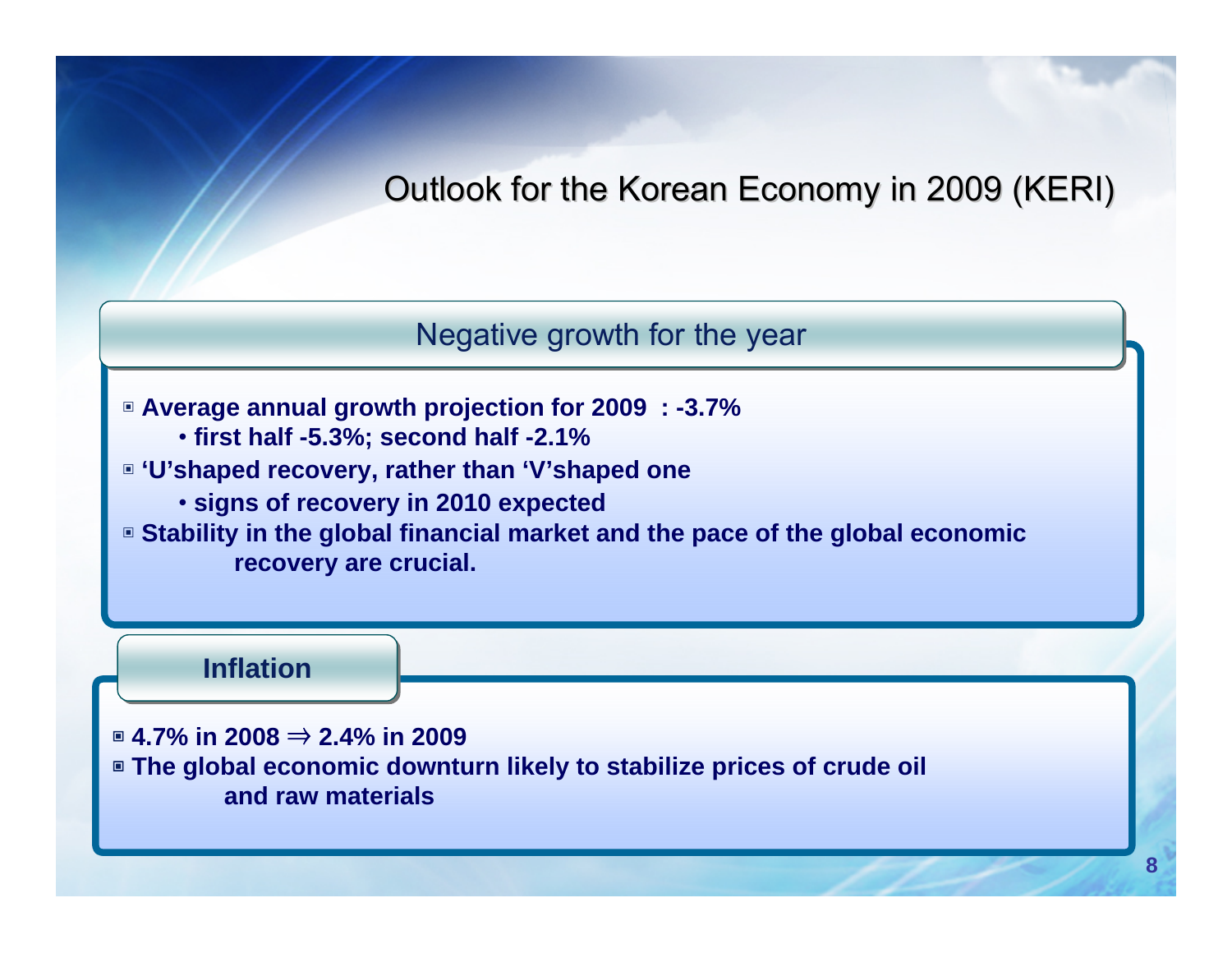### Outlook for the Korean Economy in 2009 (KERI)

**Current account** 

▣ **\$6.4 billion deficit in 2008**  ⇒ **\$13 billion surplus in 2009** ▣ **Expected slowdown in exports < decrease in imports**

**The won-dollar exchange rate** 

▣ **First half: 1,380 won; second half: 1,220 won** ▣ **Demand for dollars likely to continue under unstable global financial environment**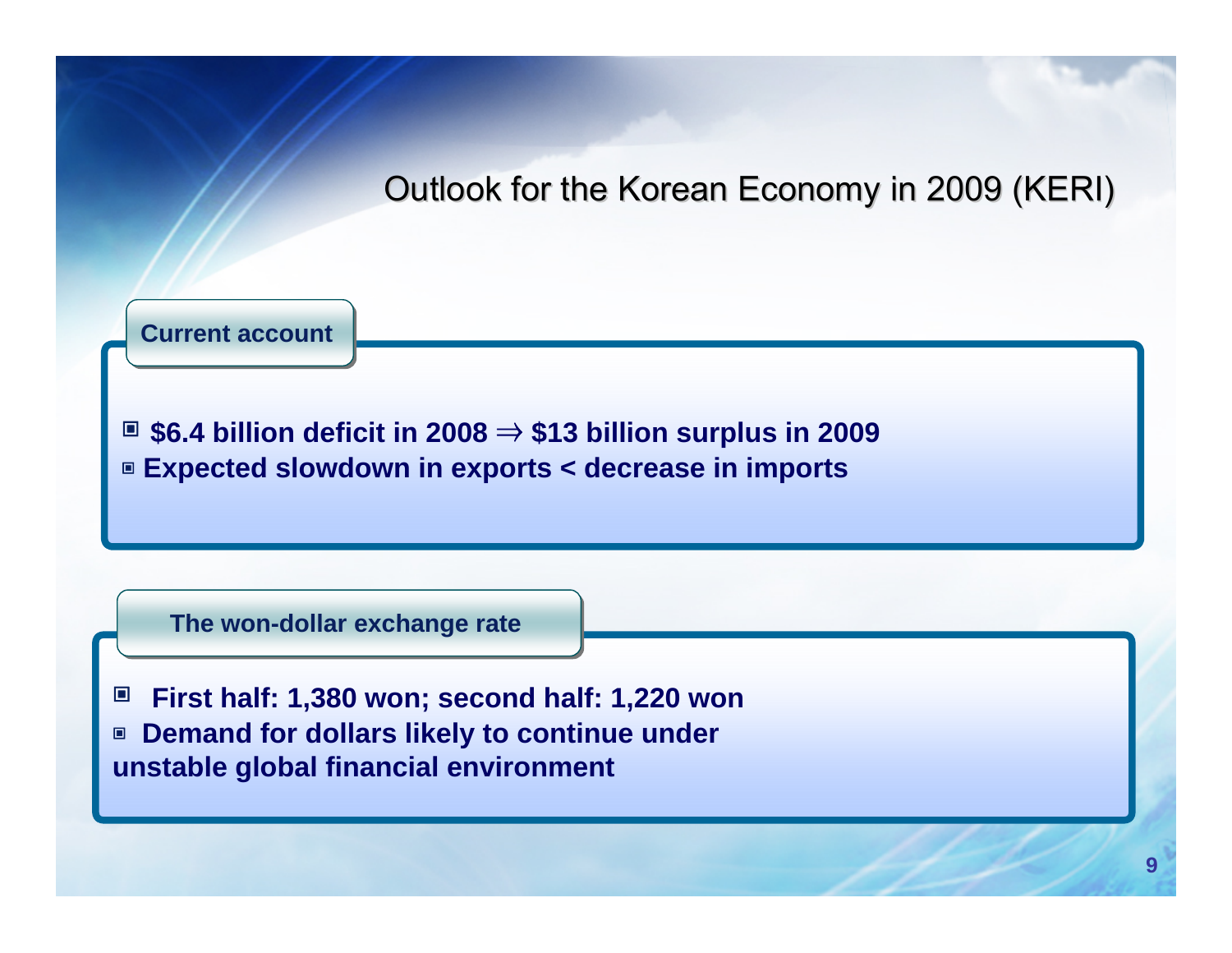# **Outlooks for 2009 from Major Economic Forecasters**

|                             | Growth rate(%) |                   |                    |
|-----------------------------|----------------|-------------------|--------------------|
|                             | <b>Annual</b>  | <b>First half</b> | <b>Second half</b> |
| IMF (09.04.22)              | $-4.0$         |                   |                    |
| <b>KERI(09.3.30)</b>        | $-3.7*$        | $-5.3$            | $-2.1$             |
| <b>UBS (09.04.24)</b>       | $-3.4$         |                   |                    |
| <b>JP Morgan (09.02.21)</b> | $-2.5$         |                   |                    |
| <b>SERI (09.02.16)</b>      | $-2.4$         | $-3.9$            | $-1.0$             |
| <b>BOK (09.04.10)</b>       | $-2.4$         | $-4.2$            | $-0.6$             |
| LGERI(09.3.18)              | $-2.1$         | $-4.1$            | $-0.1$             |
| KDI (09.01.21)              | 0.7            | $-2.6$            | 3.8                |
| FEI (08.12.22)              | 1.7            | 0.2               | 3.2                |
| <b>OECD (08.11.25)</b>      | 2.7            |                   |                    |

**(\* In case of running a supplementary budget of 28.9 trillion won : -2.6%)**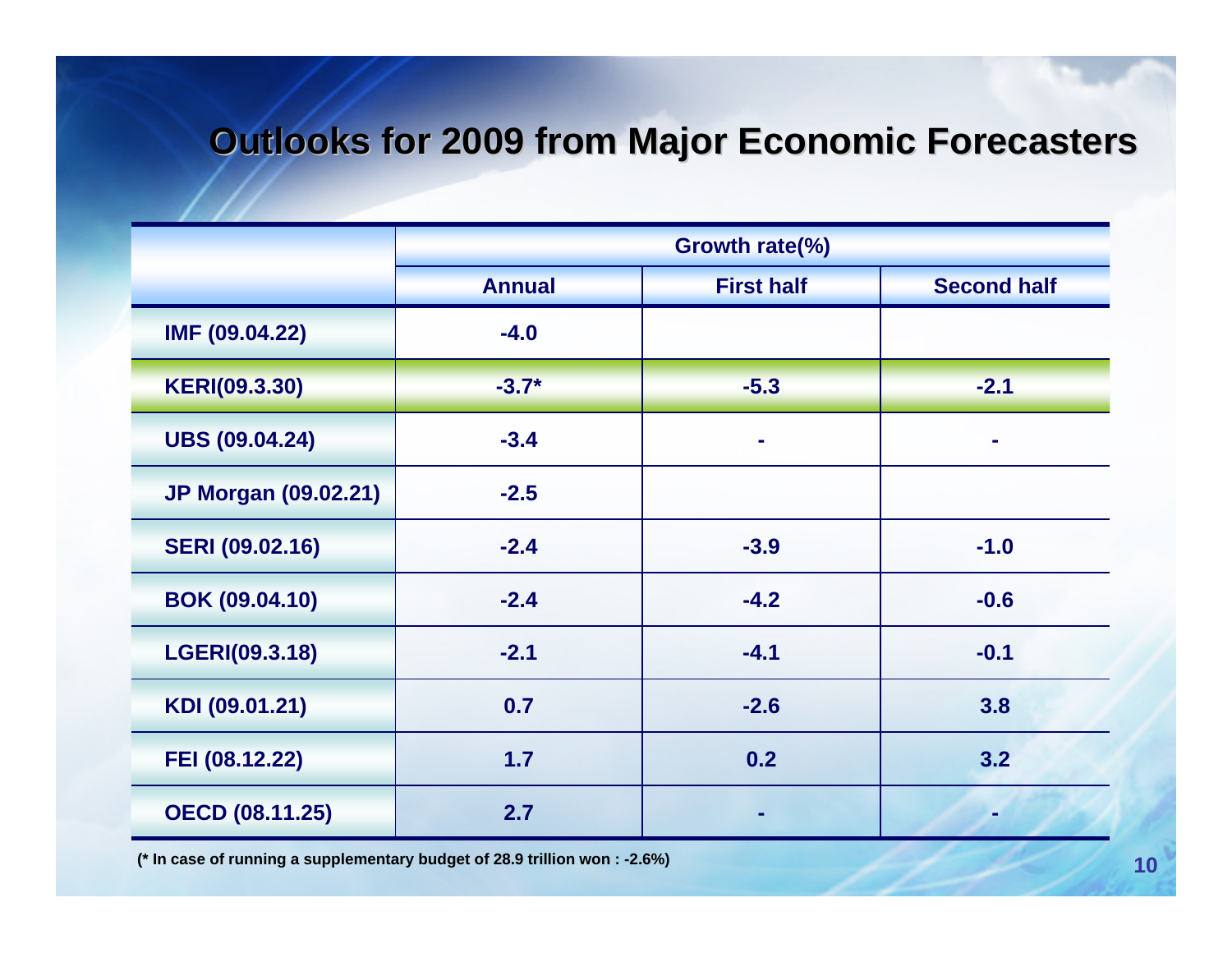# **Policy Priorities**

**□ Short-term: Easing Financial Crunch** 

**□ Mid-term: Slowing down economic downfall and preserving jobs** 

□ Long-term: Enhancing growth potential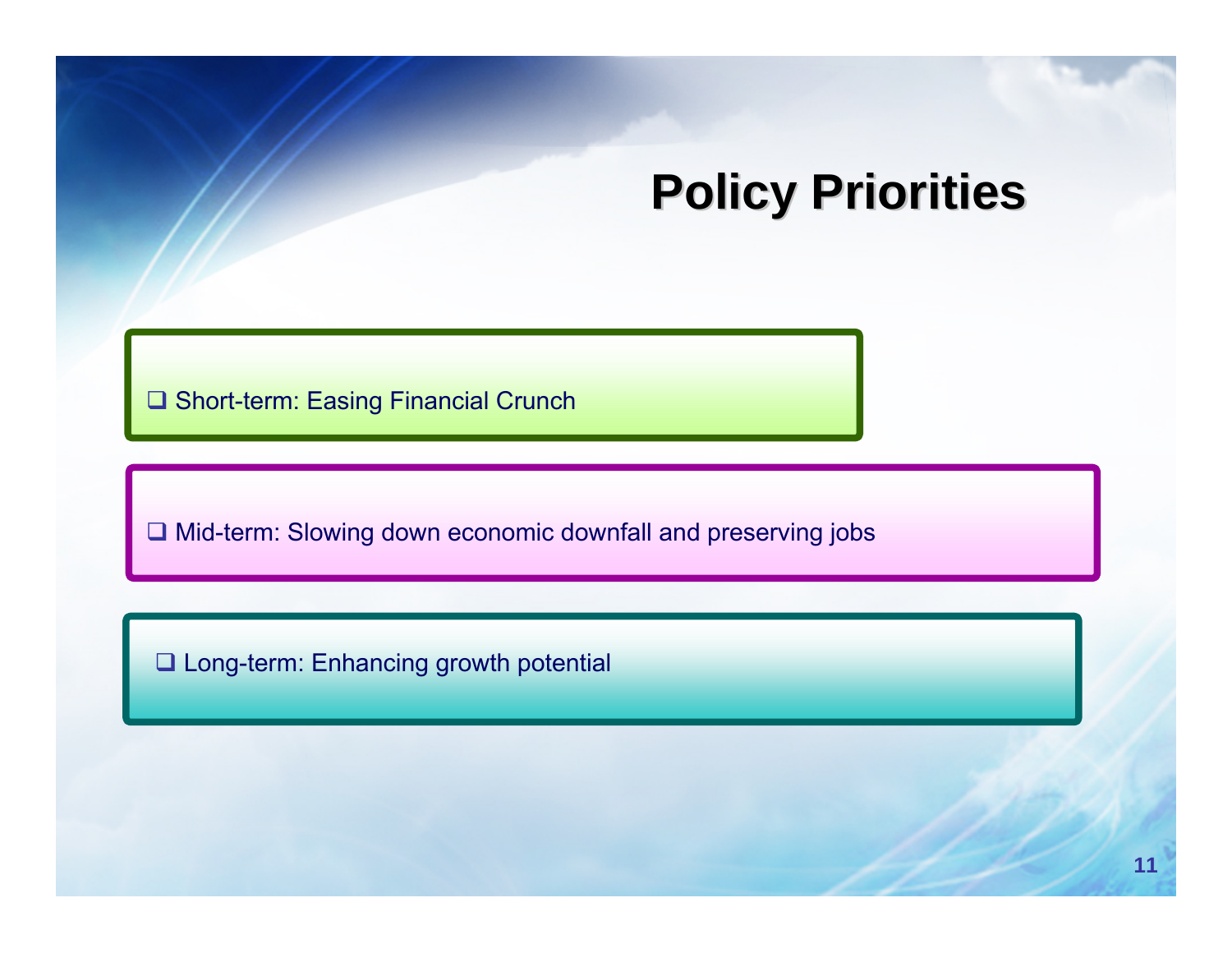Economic Growth Rates of Korea and Their Long-term Trend

**Potential growth rates on the decrease since the 1990s**